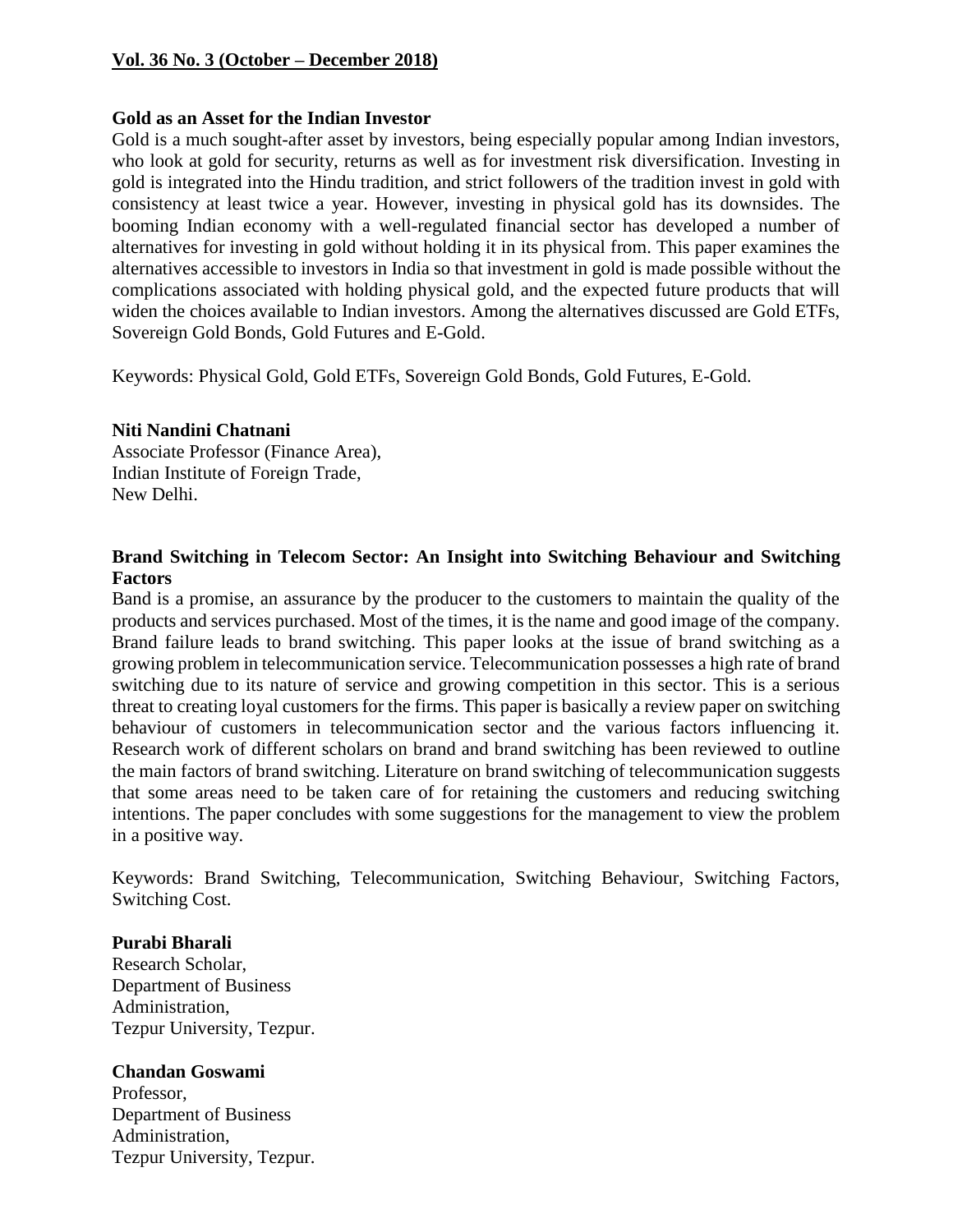# **Consumer Perception towards Effectiveness of Green Communication Strategies: An Exploratory Study**

Organizations worldwide are focusing on developing green marketing strategies with a specific focus on communicating the ecological safety component of green products to the consumers and thereby creating awareness regarding the benefits of green products in the society. Effectiveness of green communication strategies lies in their ability to ensure the ecological safety of the product. The present study was carried out to investigate consumers' perception regarding effectiveness of green communication strategies used by the companies for promoting green products. For this purpose, the present study considered four communication strategies viz. 'Advertisements using Green Themes', 'Self Explanatory Labels', Educational Campaigns' and 'Certifications'. Educational Campaigns were perceived as the most effective green marketing strategy. The study also explored major factors affecting effectiveness of the green communication strategies.

Keywords: Green Marketing, Green Communication Strategies, Green Advertisements, Environmental Labels, Educational Campaigns.

### **Pooja Mehta**

Assistant Professor, Department of Management, I.K. Gujral Punjab Technical University, Kapurthala.

### **Harpreet Singh Chahal**

Assistant Professor, Department of Business Management Guru Nanak Dev University Gurdaspur.

# **Efficiency of Private Banks in India – A Critical Inquiry**

The focus of this study is efficiency of fifteen private banks operating in India. The study for 2005- 2016 applies the two-input, two-output Data Envelopment Approach (DEA) under the variable returns to scale assumption. The study finds dominance of the three leading banks, namely HDFC Bank, ICICI Bank and Kotak Mahindra Bank. The overall sector shows tremendous resilience during the period with mean efficiency not falling below 90 Percent in any of the years. IndusInd Bank, Karnataka Bank and South Indian Bank are 'poor performers' in the group and have immense scope for improvement. The application of Welch test shows the existence of significant difference in the efficiency score among the three groups of banks (based on their size) which is again confirmed in the pair-wise result obtained through Scheffe test. The conclusive part of the analysis shows lack of σ-convergence of efficiency score during the period.

Keywords: Private Bank, Efficiency, DEA, Welch Test, Scheffe Test

**Abhijit Sinha**  Assistant Professor (Stage 3), Department of Commerce Vidyasagar University, West Bengal.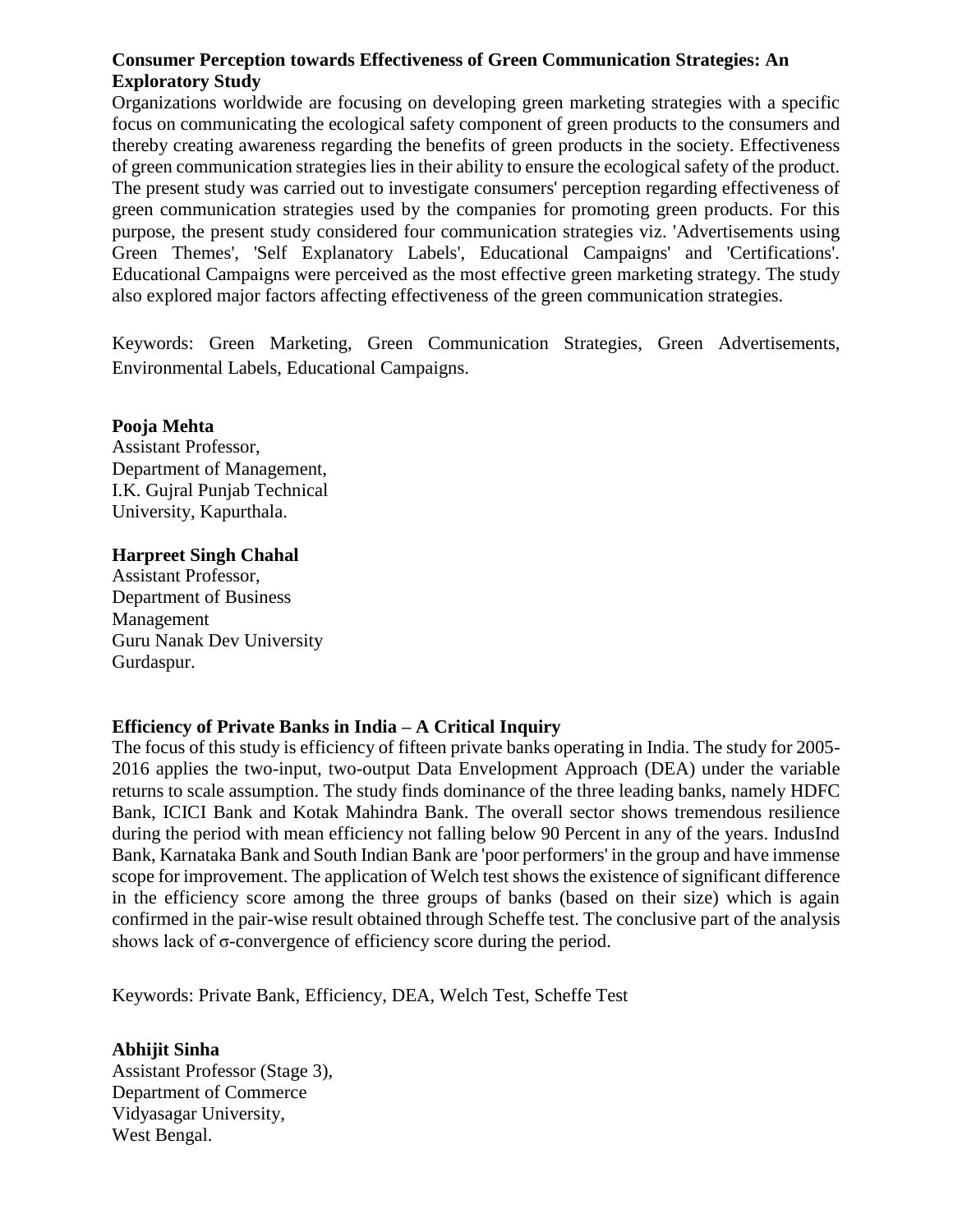# **Theoretical Review of Growth of E-Commerce in India and its Relevance in Future Business Sustainability**

Globalization and the resultant changes in technology and business environment have also caused a paradigm shift in tastes and preferences of the Indian consumers. Such situation it has made it necessity for marketers to understand how customers react to these changes. Interestingly, it has been observed that E-commerce provides a sustainable business future for companies over the conventional business practices. Online business helps companies to enhance awareness of their offerings by reaching various group of consumer. With its low costs, maintenance, and high potentiality of increases consumer awareness, e-commerce is an inherent component of both the present and future for business operations in India. The question, however, is how to integrate ecommerce strategies and sustainable development principles for the success of company. This paper also aims to discover factors which influence consumers in their buying decision by the companies' preoccupations for sustainable development.

Keywords: E-commerce, Online Retailing, Internet, Sustainable Marketing, Technology Acceptance.

#### **Samiran Sur**

Assistant Professor, Department of Management and Business Administration, Aliah University, Kolkata.

### **Impact of Socio Cultural Variables on Impulsive Buying Behaviour in Selected Product Category in Uttarakhand**

The social and cultural factors have always been a source of dominant influence in determining the buying decisions of the Indian consumers. Here we attempt to understand the role that these factors play in impulsive buying of some selected category of products. The societal influences shape up the personality of individuals and culture, beliefs and values are the reflection of an individual's true self. Impulsive buying is a purchase decision without contemplating the consequences. The influence of different socio-economic variables on impulsive buying in different product category is studied with the help of a well-structured questionnaire administered to a sample of 309 respondents. The various social-cultural factors are understood with the help of twenty-five constructs. The dimensionality of these constructs is reduced using factor analysis, where eight factors are identified. Further analysis is conducted using sophisticated statistical tools like ANOVA, cluster and regression analysis. Using a comprehensive list of the different categories of items in modern retail, the degree of impulsiveness and the influence of the eight constructs of socio-cultural factors on impulsive buying is explored.

Keywords: Socio-cultural Factors; Impulsive Buying Behavior; Indian Consumer; Retail Environment; Product Category.

### **Ambica Prakash Mani**

Assistant Professor, Graphic Era Deemed University, Dehradun, Uttarakhand.

### **Vinayendra Mani Tripathi**

Associate Professor, Graphic Era Hill University, Dehradun, Uttarakhand.